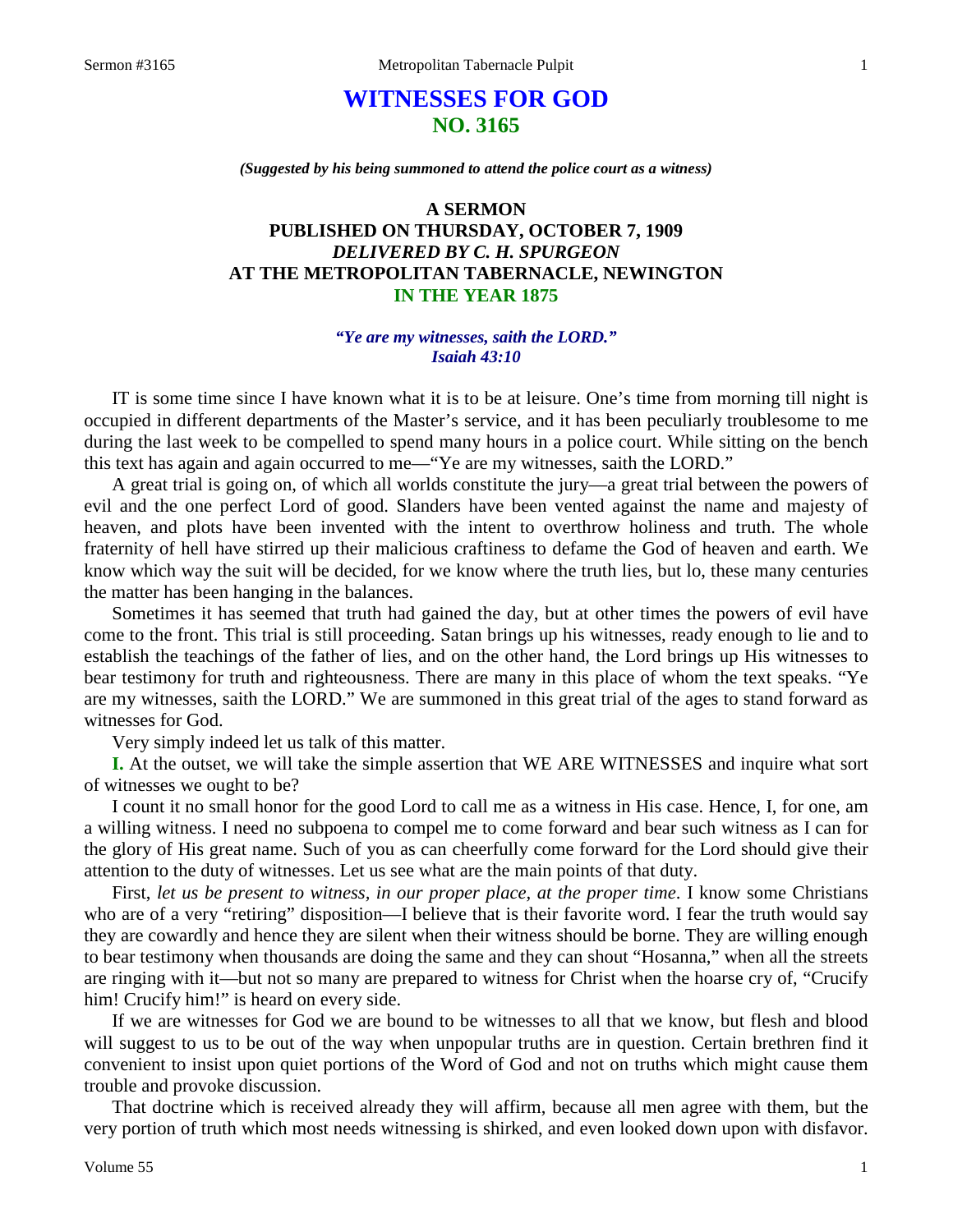Let us always be in the way when there is a witness wanted to be browbeaten and abused because he states the unpalatable truth. Never pick and choose in truth, or in your witness to it.

Or if you must make a choice, vindicate that truth most which is most despised. If you happen to be where men are blaspheming, witness against that blasphemy, calmly but firmly. If you dwell where error is taught, wait till you have a fair opportunity, and then stand up for Jesus. I do not say that you are to rush about like a knight-errant, fighting with everybody—but when there is a demand for a witness upon any point of truth, be you the man, and witness a good confession for Jesus your Lord.

Next, if we are witnesses for God, we should not only be in our place, but *we should be willing to speak up when the time comes*. No redeemed man must be in any degree an unwilling witness for his Lord. It is a pity when truth has to be extracted from us with as much difficulty as a decayed tooth. That is the best wine which flows most freely from the grape and that is the best testimony which a man bears with cheerful spirit because he values the truth in his own soul, and would have others prize it too.

The thought that our Lord Jesus was silent for us should prevent our ever being silent towards Him. One word from His mouth in Pilate's hall would have broken the spell which bound Him to death, but He would not speak it. And now, if one word from our lips would sign our death warrant, if it be a word for truth and Christ, let us speak it and joyfully accept the consequences. God's true children are never born dumb—therefore speak out like a true man. What you know, tell. What God has taught you, teach. What you have learned in the closet, proclaim on the housetop. And what was whispered in your ear in communion with your God, blaze it abroad before all men. Speak up, speak up for Jesus.

*It is required of the Lord's witnesses that they speak the truth, the whole truth, and nothing but the truth*. Every witness in the court is sworn to do that, and every child of God is bound by the most solemn obligations to his Lord to do the same. Our God never requires a man to tell a lie for Him. The Jesuits have held the theory that the end sanctifies the means. And so those—I was going to say diabolical beings suppose they are glorifying God when they heap falsehoods pile on pile.

One of the chief qualifications for a priest is to be able to tell a lie without the slightest sign of blushing—and I must give some of them credit for great proficiency in the art. Our Lord would not have us speak falsely for Him or even suppress the truth, to serve His cause. Occasions may sometimes arise when you feel—"Well, I don't know. My friend will be annoyed if I confess that truth. I will not exactly deny my belief in it, but I will depreciate it as a small matter of very slender importance." Thus you will do evil that good may come.

Some say to themselves "I am in a false position, but had I not better remain in it, for it gives me great opportunities for usefulness. It is true I do not believe in the teaching of my church, but may I not still belong to it? Her catechism and ritual do not represent my views and there are many persons of an opposite way of thinking who are very glad to use the very language which I profess to believe in, and express thereby the most abominable of dogmas. All this is deplorable, but had I not better put up with it and go on as I am?"

My dear friend, I do not believe that God ever desires any of His people to occupy a position in which they cannot be strictly truthful. And I do not believe that He will justify them in retaining such a position. Whether I am useful or not is not one half as much my business as whether I am faithful and true. Equivocation and suppression of truth cannot serve the cause of God.

You are to speak *the truth* for God. He does not want you in one syllable or word to speak anything but the truth. And you are to bring out *all His truth* as far as the Lord has taught it to you. Do not conceal anything on the ground of policy. At the same time do not exalt any one truth out of its fair proportion. If a man's portrait had to be drawn, it would be a mistake to paint his nose and nothing else, or to make that organ so large that you could not see his eyes.

Never distort truth. Some doctrines fill up the background of a picture, but were never meant to stand in the front. Still, background, foreground, and every part must be truthful. My Lord will not call liars to witness for Him, for they are detestable in His sight.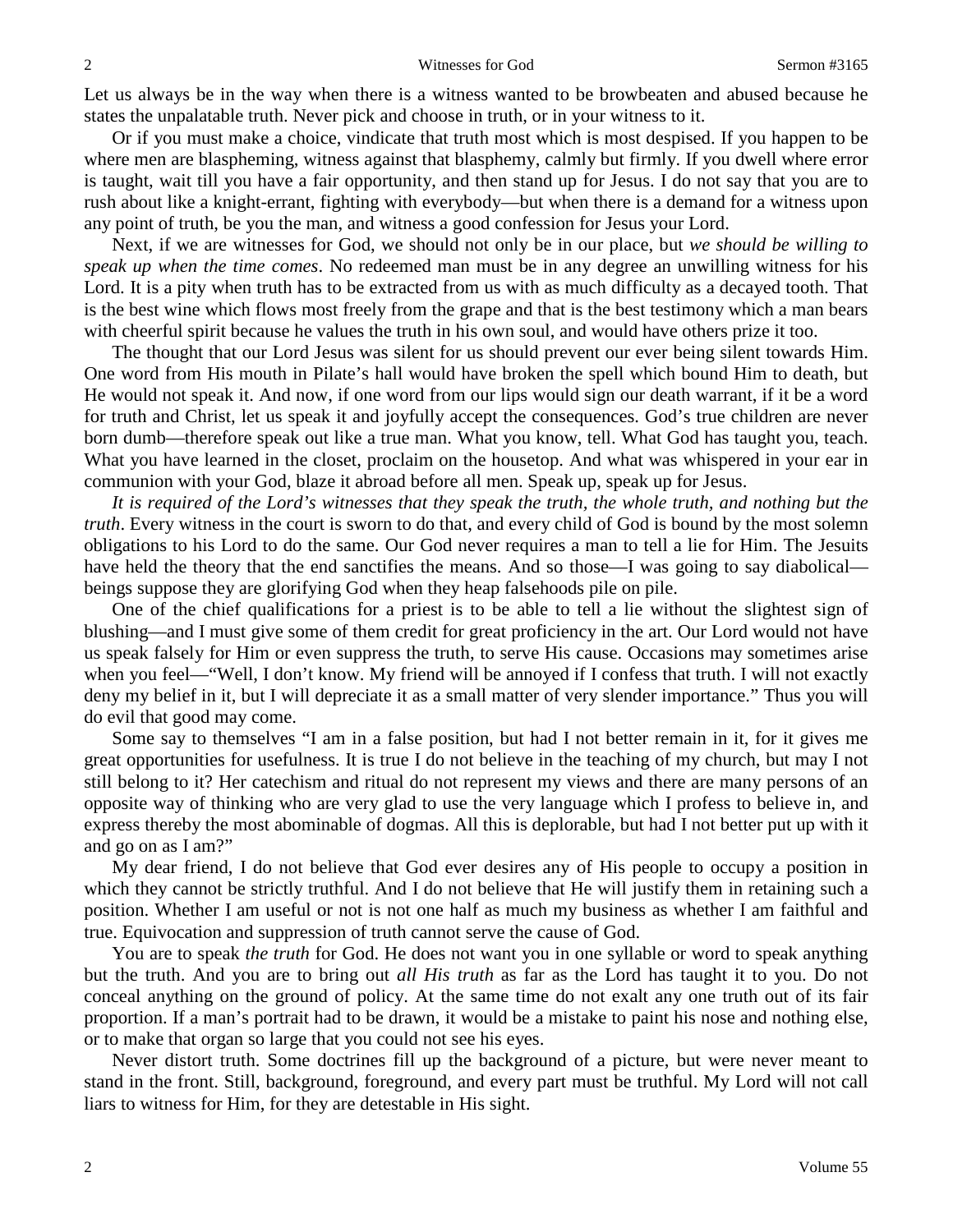#### Sermon #3165 Witnesses for God 3

Remember, also, that *we must be personal witnesses*. A witness the other day got as far as, "And he says to me, says he"—but he was immediately stopped with the sharp rebuke that it was not evidence and could not be listened to. In our courts of law, we do not allow secondhand evidence. "No," says the judge, "what did you see yourself, my good man? We want to know that."

It is so with regard to your witness for God. You must testify what you have seen and felt for yourselves. It is very easy to read biographies of good men, and then come forward and talk experience—but it is a very wicked thing to do. Let your experience be your own and your testimony for God be what you have tasted and handled of His good Word.

There is a vast difference between secondhand spiritual, gossiping experience and the firsthand personal testing and trying of the promise and the Word of God. You cannot tell what power you will have with children if you tell them how the Lord dealt with you when you were a child—and upon the unconverted, if you tell them what you have discovered of the folly of sinful pleasures and the emptiness of the world.

Nothing is more useful to a young convert than to tell him how *you* found the Savior and what the Savior has been to you. In dealing with those who are doubting and desponding, your own trials and your own deliverances will be the most helpful subjects. Personal experience must furnish you with personal testimony—and this you must never withhold.

In the matter of witnesses, there are great differences between one and another. Two witnesses may speak the truth, but you would far sooner believe one than the other, because of the previous character of the witness. Good lawyers do not count heads—but they weigh them—and if they have one man of known position and honesty, and he will assert such a thing, they scarcely need to support his evidence, whereas, half-a-dozen witnesses of rather a shady description will scarcely be able to prove a fact.

*In witnessing for God, the holier your character the better*. It does not do to say one thing with your mouth and another thing with your hand. Your witness for Jesus Christ in the school will be spoiled if at home there is no piety, if in business there is a want of honesty. If your character is doubtful, you will rather damage than help the good cause.

The devil once wanted to be a witness for Christ, and some of us would have thought it would be a fine stroke of policy to put the devil into the box, and make him speak the truth—but the Lord Jesus Christ would not have it. He said, "Hold thy peace and come out of him." Truth did not want any assistance from the father of lies.

I do not invite the ungodly man to be a witness for Jesus Christ. Unto the wicked, God says, "What hast thou to do to declare my statutes?" Still, if you are a child of God, the weight of your evidence will be considerably lessened if your character be not pure. For your Lord's sake, then, I beseech you, watch your lives and walk according to His commands.

Oh, never let it is said that Christ was wounded by us—by us for whom He died—by us who have leaned our heads upon His bosom. God grant that from first to last we may be mighty witnesses, because our character is known and read of all men. May the Holy Spirit, who sanctifies us, help us in this matter.

One thing more. *Every witness should be ready to bear cross-examination*. Oh, how some Christians dislike this. Even as to joining a church, I frequently hear my brother ministers say that we should make the way into the church as easy as possible, that we should not question the "dear young friends," and a lot of rubbish of that kind.

I, on the other hand, believe that if they cannot give a reason for the hope that is in them, it is time they should learn. And if they cannot face their own Christian brethren and relate their experience, it is more their minister's fault than theirs. I am not going to gather together a horde of cowardly members, nor excuse any from declaring what the Lord has done for their souls.

There are plenty of churches where young ladies and gentlemen are taken in because they write a very pretty little letter, and some friend hopes they are all right, and so they are received—and thus we are inundated with people who never speak for Christ and tremble to call their souls their own. We have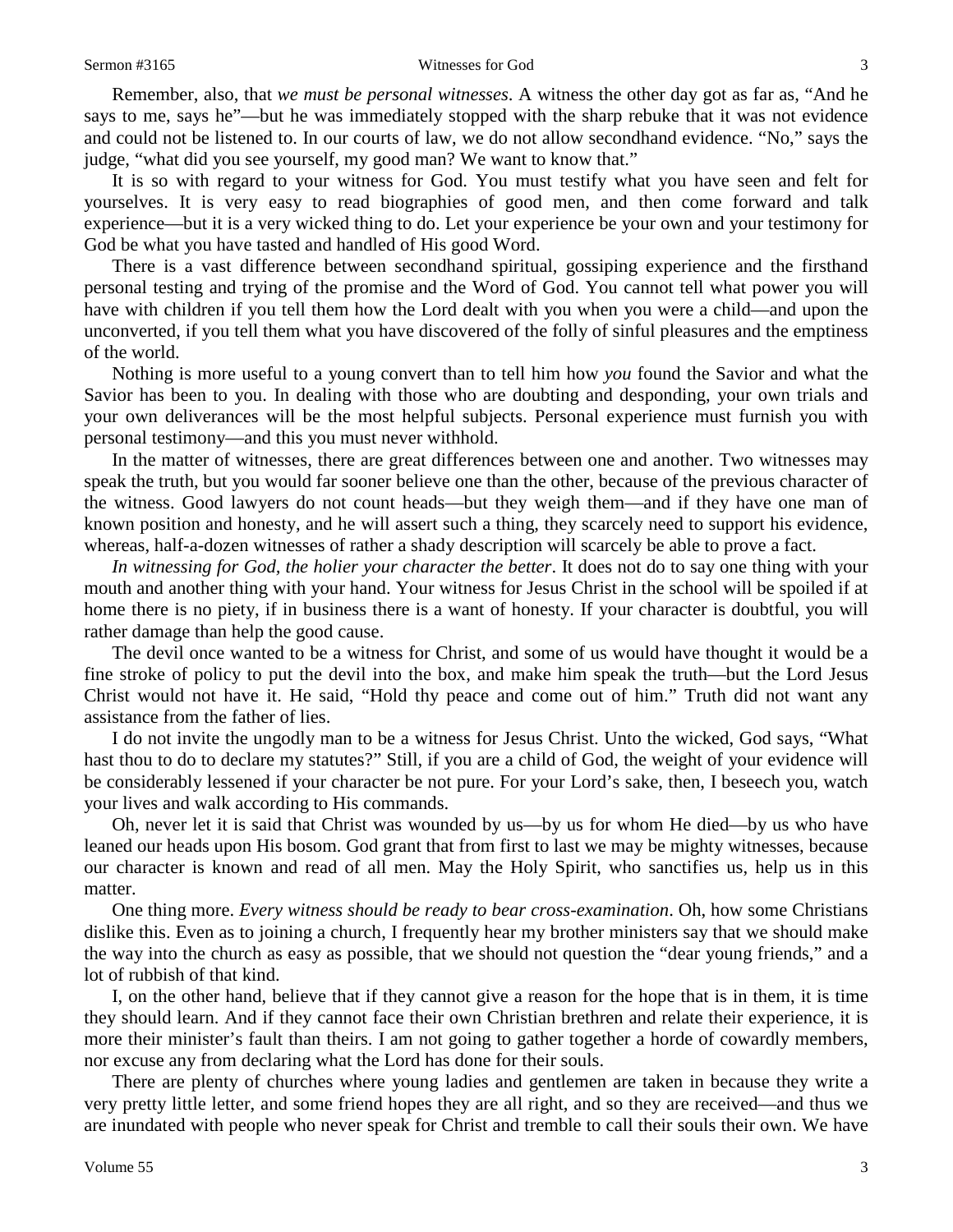*too much of this kid-gloved, lavender-watered religion*, and for my part I would not care to march through the world with such a regiment of feather-bed soldiers.

Give me the men who can bear persecution, who are ready to go into the streets and preach Christ at the corners, and are bold to speak a word for Jesus to anybody they shall meet. *We need a race of heroes*—of cowards we already have plenty. Dear friends, we must bear to be cross-examined, for the world *will* cross-examine us with harsh words, sneers, insinuations, misrepresentations, and falsehoods. The more outspoken we are, the more of running the gauntlet we shall have to undergo—but we must be prepared for it.

If our sires, not without blood, passed to their thrones, and we have not yet resisted unto blood, striving against sin, shall we speak of Christ with bated breath, or dastardly consent to hold our tongues? "I had as well not be, as live to be in awe of such a thing as I, myself." Is a Christian man to be afraid of man, and conceal his principles for fear he should be ridiculed? God forbid. Leave shame for those who have no religion, or have a religion which is of no value. Let us be true witnesses for Christ in life and death, worthy of the ancestors that went before us and mindful of the eyes which rest upon us.

**II.** We will now change the strain and dwell upon the fact that WE HAVE EVIDENCE TO GIVE. Let us inquire to what matters of fact we are able to bear witness?

Let us think a little. Supposing us all to be Christian—we cannot all bear witness to precisely the same facts, because there is a growth of experience—but there are some facts to which all of us who know the Lord can bear most positive testimony.

First, we can bear witness to many of the attributes of God, as for instance, that *He is true*. We find Him stating in His Word that man is fallen—that his heart is deceitful. Is it so, brethren? What is your witness about yourselves? If you cannot speak of other people, how do you find it in yourselves?

Truly I must bear painfully decided witness to the depravity of my heart! When I saw, or thought I saw, the evil of my nature, I was driven to despair by the sight, and though a sight of Jesus Christ has given me peace, yet I can never forget how vile my nature is. It only needs that God should withdraw His grace, and as the floods drowned all the world, so would the deeps of our depravity drown everything gracious within us. We know that God has spoken the truth there, because facts in our own case prove it.

The Lord has promised that whoso believes in the Lord Jesus Christ shall have eternal life. We have believed in Jesus Christ—have we found that new life has been bestowed to us? Let us speak out. Are we conscious of possessing a heavenly life? If there is anything true in the world, we are sure that this is so.

Grace has changed us. Eyes have we with which we see the invisible, ears have we with which we hear the eternal. We have learned to realize the things not seen as yet—our faith is "the substance of things hoped for, and the evidence of things not seen." There is a spirit-life within us. We cannot describe it. We could not make another man who is unconscious of such a life know what it is—but that we have it is a certain fact and we bear willing witness to it.

There are some who ridicule religion altogether and have ridiculed this fact among the rest, yet they have no right to do so. There are many of us who are as honest and trustworthy as other people, and almost as sensible. If we were to enter a witness box, our evidence would not be questioned—even those who ridicule us would believe us there*—*why do they not believe us now? Why they should think it proven that there is no such thing as a new life, because they have not felt it, I cannot see. Negative evidence is worthless in such a case.

If we bear testimony that we have felt it, it is fair that they should accept the testimony, whether they personally know the truth of it or not. At any rate, let us be very, very plain about it and say, "Yes, our God was true in what He said about our fallen state, and God is true in what He says about the renewal of the soul by the Holy Ghost through faith in Jesus Christ."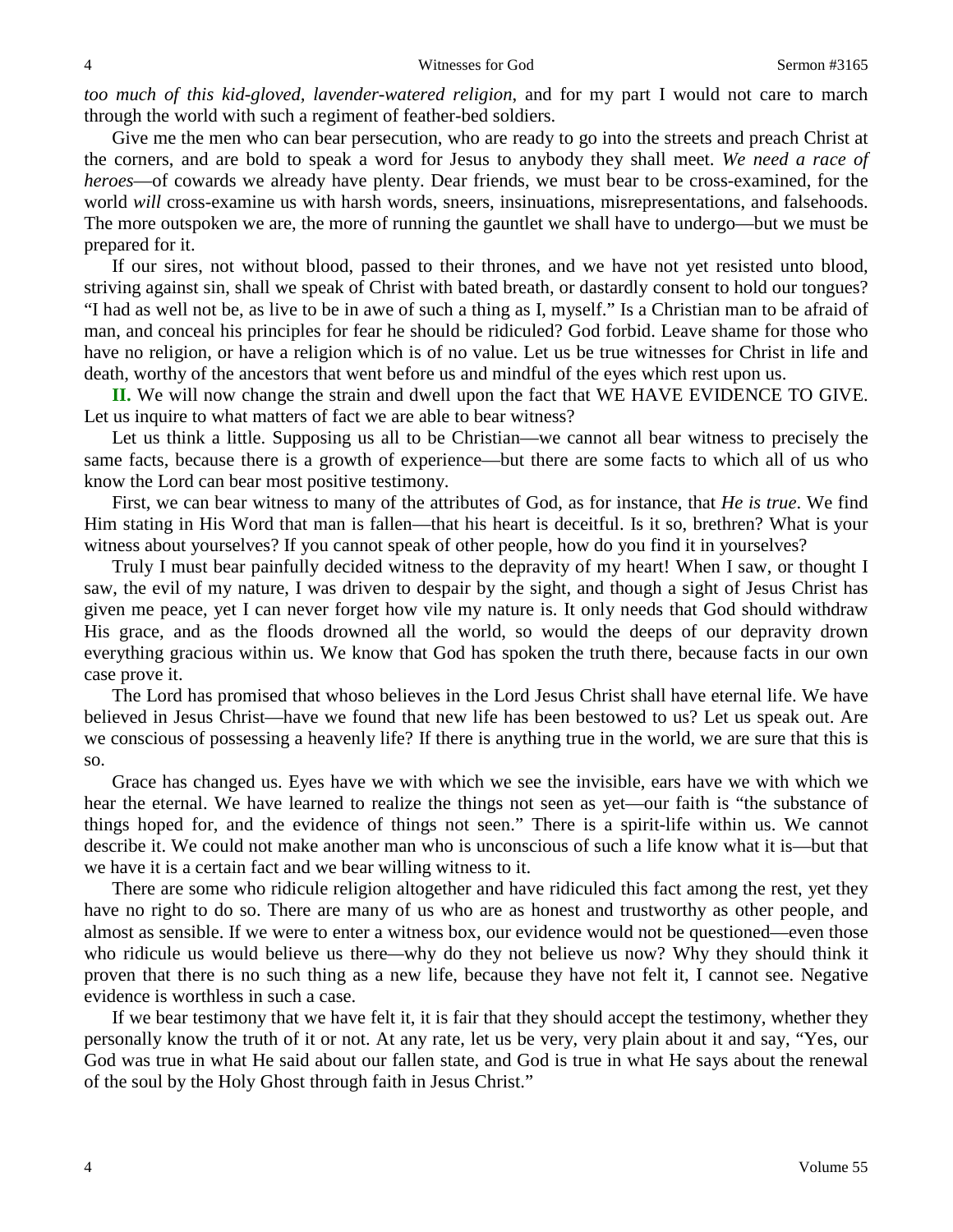That God is true will also appear in His answering our prayers, His delivering us in time of trial, His fulfilling His promises, and in divers other ways. Whenever any of these occur to us, let us stand forth as witnesses and say, "Surely the Lord is true."

We ought, also, to bear witness, beloved, to *the love of God*. We have an old proverb that everybody should speak as he finds. Speak of the Lord as you have found Him. I am sure that this is more than I shall ever be able to do to my own satisfaction. My blessed God! Was there ever any like You! If the gods of the heathen were gods, yet were they not worthy to be mentioned in the same day with our blessed God. What love He has lavished upon some of us!

I doubt not that all of you who know the Lord will echo my words, but I must say that the Lord surprises me every day with His lovingkindness and His tender mercies. He melts me down by the fires of His grace. I cannot understand why He is so good to me. If He had only pardoned His rebellious child and allowed Him to be a scullion in the royal kitchen, I would have kissed His feet with gratitude, but behold, He has said unto me, "You are no more a servant, but a son, and if a son, then an heir, and a joint heir with Jesus Christ."

If He had only permitted me to have one glimpse of His love, so as to let my soul know that I was not utterly lost, I would have praised Him to all eternity. Instead of which, He has made all His goodness pass before me and proclaimed His glorious name. As to His tenderness to me in providence, His goodness in chastening, His gentleness in restoring me—I am overwhelmed with it. Blessed be His name! You may have what master you like, but He is mine forever. And you may worship what God you please, but I will have none but the Lord. You may praise up your beauties as you please, but my Beloved is altogether lovely.

Again, brethren, we can testify to our Lord's *wisdom*, can we not? We younger folk cannot do it as well as our elders, but my veteran friends here who are getting into their sixties and seventies delight us when they speak of the wisdom of the Lord. You are living proofs that all the ways of the Lord are wise, for He has overruled all things for your good, and here you are to praise His name. By and by, when life's journey is more nearly over, we shall be able to tell to others yet more of that wisdom and prudence wherein the Lord has abounded towards us. For the present let us testify what we know.

Beloved friends, we can also bear witness to *the immutability of God*. Of course, our span of life is so little at the longest that we cannot bear much witness to the eternal unchangeableness of JEHOVAH. Still, take our five-and-twenty years of Christian experience—or some of you can take your fifty—has there been any change in your God? We are fickle as the winds that blow, but there certainly has been no change in Him. He loved us and He loves us still. He forgave us and He forgives us still. He chastened us and He chastens us still. But He sustained us and He sustains us still.

> *"Immutable His will; Tho' dark may be my frame, His loving heart is still Eternally the same. My soul thro' many changes goes, His love no variation knows."*

We have proved this by actual trial. Perhaps in the time of trouble we thought that His love was failing us, but in looking back we confess how wrong we were. There was as much love in the Lord's chastening as in His caresses. We were as much loved when we were hiding under the shadow of His wings as when we were reveling in the light of His countenance. Blessed be His name, He changes not.

Now, brethren, besides the things which have a manifest respect to God, in which we are witnesses to the character of the Most High, there are other facts to which we testify and one is this—we can witness to *the power of prayer*. As I uttered that last word, my eye caught the glance of a sister below me whom I will not indicate. She and I know how we wrestled together in prayer for a certain sick daughter and how the Lord heard us, so that I rose from my knees and said to her, "Go your way. You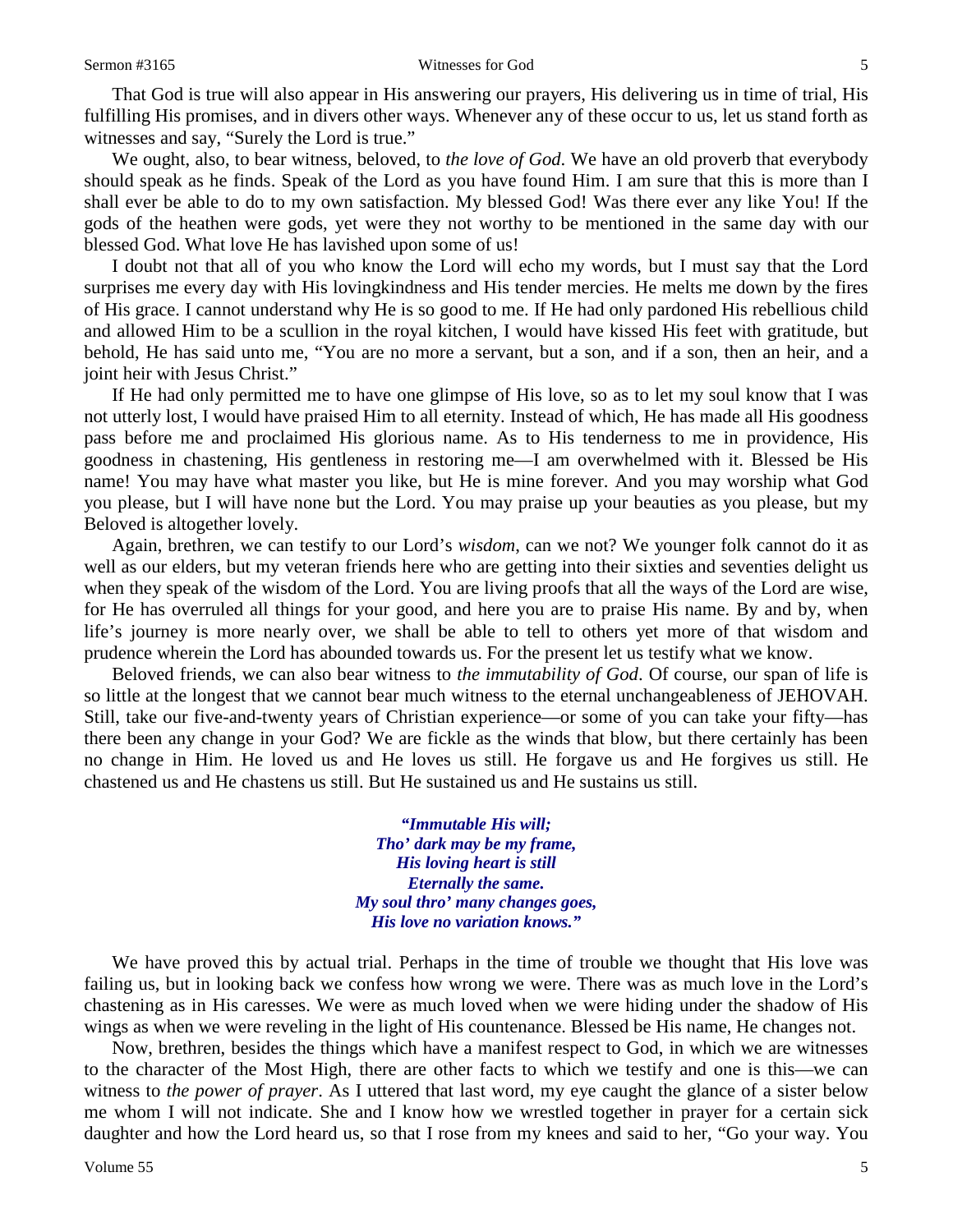will find your daughter recovering when you reach the house." She knows that she found it so and how, since then, in many other ways, God has heard her prayers.

I speak to some with whom prayer is an every-day matter—a commerce with God which they do not carry on at certain seasons, but all the year round—and if you do that, answers to prayer become so usual that you forget a large proportion of them and only the more singular abide upon your memory.

If a man tells me that God does not hear prayer, I laugh in his face. He might as well tell me that the sun does not shine, or that twice two does not make four. God hears prayer every day and every hour of the day—and I know it—and a man might sooner beat me out of the belief that I exist than out of this knowledge that God listens to my requests.

Upon this point I do not stand alone, for there are thousands who will unite in declaring, "Verily, there is a God that hears prayer." When I hear brethren say how wonderful it is that God has heard prayer, I think it far more a wonder that they should talk so—for surely it is not surprising that God should keep His Word. No, these are the commonplaces of genuine Christianity—a prayer-giving God working in the heart—and a prayer-answering God working both in providence and in grace. Brethren, never be slow to bear your testimony to a prayer-hearing God.

We are also quite clear upon *the efficacy of the Gospel*. Where the Gospel is truly preached, there will be results, and where the Gospel is believed, it is the power of God unto salvation. Some here present are witnesses to that. You have taught a class in the school and you have seen the boys or girls converted to God. There are brethren in connection with this church who have evangelized the lowest parts of London, and they have seen those regions abound in precious fruit unto God.

Others have introduced the Gospel to the utterly fallen and they have seen them reclaimed. The manhood which appeared extinct has become bright. The womanhood which seemed to be crushed out has shone like a precious jewel. God's Gospel has done wonders. It is not remarkable that a minister gets skeptical if he never sees conversions.

The proof of the Gospel lies in what it does. If it does not save men from sinning, if it does not lift up the fallen, if it does not give light and joy to the despairing, then, surely, it lacks the evidences of its divine mission—for even Jesus Christ Himself gave to His own mission this as the proof—"The deaf hear, the blind see, the lepers are cleansed, the poor have the gospel preached to them." If these things be not true now, we may doubt whether the Gospel which we preach be the Gospel of Jesus Christ. But we can bear witness—and oh, how joyfully we do it!—that the Gospel has not lost its power.

Another point, as God's witness, we can speak to *the sweetness of near communion with Himself*—a theme upon which I hardly dare to trust my wandering tongue. Oh, brethren, there is nothing like the joy which comes of high fellowship with God. Mr. Aitken told us the other afternoon that he would give us a recipe for being miserable. I think his words were—"be half-and-half Christians."

He said, "If you are a worldling, you will get some sort of pleasure—you will get the painted bubble, though it will soon burst, but you *will* get that. And if you are a genuine, thorough-going Christian you will get the joy of the Lord. But if you are a sort of neither-this-nor-the-other, you will get nothing." Have you never seen little boys, when they go to bathe in the morning, stand up to their knees shivering? Of course they shiver. The way to get warm is to plunge in head first. Some professors stand in very shallow water, and they shiver and cry—

### *"'Tis a point I long to know, Oft it causes anxious thought"—*

and so on. Oh, my brother, give yourself up wholly to Christ, and the joy of the Lord will be yours as it is ours. These are some of the things we can speak of.

**III.** Very briefly, in the third place. When a witness is called for one side he is against the other side—so we also must remember that OUR EVIDENCE CONDEMNS THE OTHER SIDE.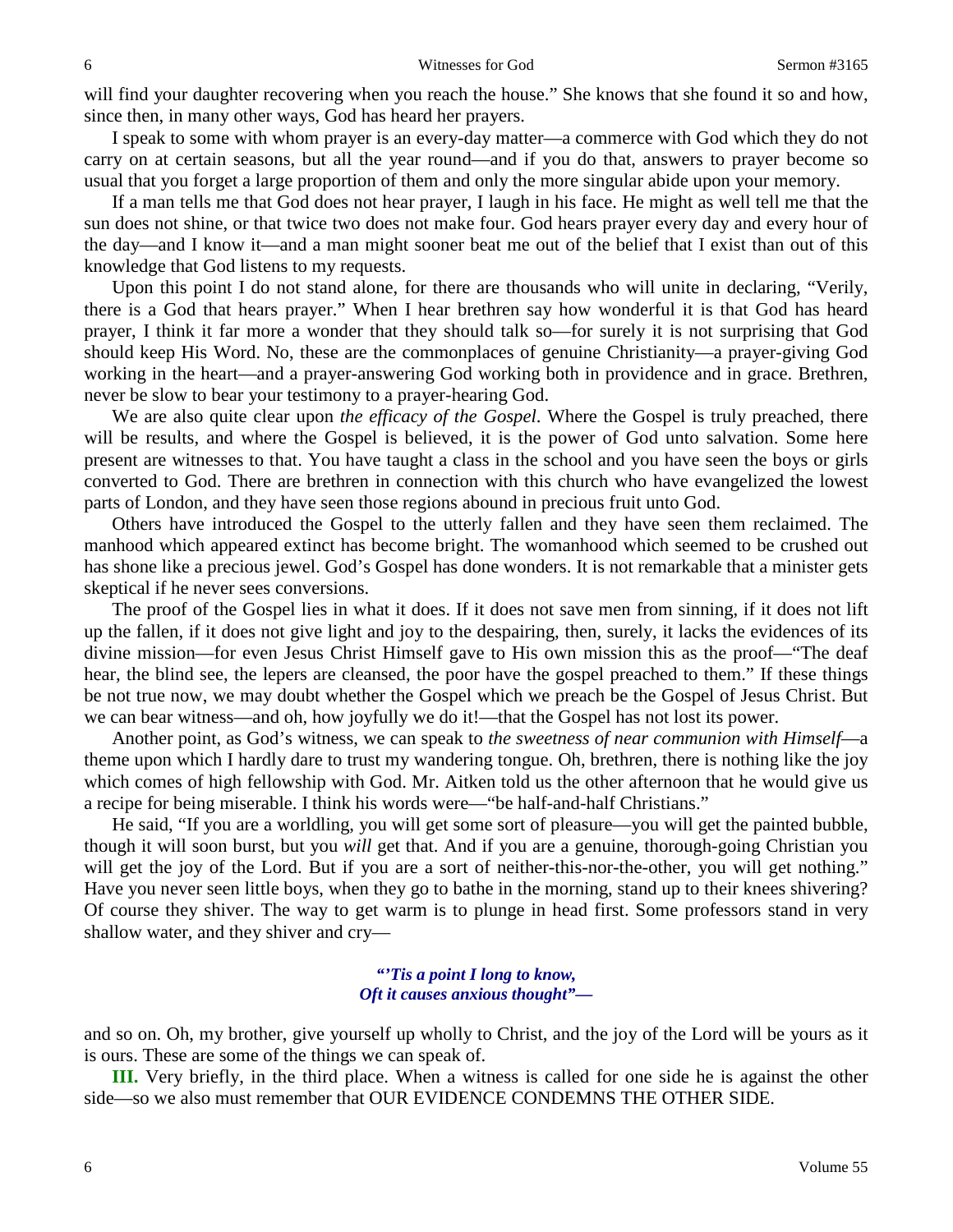#### Sermon #3165 Witnesses for God 7

We are witnesses *against sin*. Sin comes with a painted face like Jezebel, but we witness that she is a destroyer and must die. The pleasures of sin are but a masquerade of misery. Happy they who never drink of the cup which this siren presents. May God grant that none of our young friends may try the pleasures of vice, for they are as deadly hemlock. Those who have been converted in later life bear very sorrowful witness that sin is misery and that the wages of sin is death.

We bear witness also *against self*. Many say with the proverb, "Self is the man"—self will save self is righteous. But our witness is that self has no strength to perform his own resolutions, that self is a ragged beggar when he thinks himself a king—that self is emptiness and vanity, deceit and death. We bear that witness now and we always shall have to bear it.

We bear our witness *against unbelief*. Is there any Christian here who has ever gained anything by being unbelieving? Has any child of God ever escaped from trouble by mistrusting the faithfulness of the Lord? No. We have been losers all round by our unbelief, but never gainers. Unbelief is a sorry cheat.

Mr. Bunyan says that Incredulity was taken and condemned to be hung, but he very rightly said that he broke out of prison, "for he was a nimble-jack." The only part of "Pilgrim's Progress" that I felt inclined to find fault with was where Mr. Greatheart cut Giant Despair's head off—for to my knowledge he is still alive. But Bunyan sets that right by saying in his rhyme—

### *"Sin can rebuild his castle, make't remain, And make Despair, the giant, live again."*

Oh, that wretched unbelief. Brethren, let your witness against it be clear and distinct.

Moreover, we bear testimony *against Satan*, whom we know to be a deceiver, a liar and a murderer. Evil is never good, nor dare we give place to it in order to turn it to useful ends. We must resist the evil one, steadfast in the faith, and ever witness that he is the deadly foe of the soul, whatever disguise he may assume.

**IV.** In closing, let me say that there are times when our witness is peculiarly valuable. Do you ask and when is that? I reply, Your witness will be precious when others are sinfully silent. If you live in a place where there are few earnest Christians, and error abounds, be faithful, my brother. Your light is needed where lamps are few.

You need not find fault with others, for that will not help the matter. If the place is dark, shine the more, if error prevails, hold forth the truth. There is no argument against error equal to truth, advocated, delighted in, and practiced. Testimony becomes more precious as it becomes more scarce. You might have held your tongue, perhaps, had advocates been plentiful, but now that they are so few, be doubly earnest, like your divine Lord to bear witness to the truth.

Witnesses become valuable, again, in times of persecution. Have you been made to suffer for Christ's sake? Brother, be glad, for, "so persecuted they the prophets that were before you." If you can be patient, if you can bear ridicule without resentment, if, being reviled, you do not revile again, you have a grand opportunity.

The world looks on a man under scoffing and ridicule to observe how he behaves. And if he conducts himself like a Christian, it feels his power and respects his consistency. Give way a little, and you will have to give way more—and be despised. But adherence to principle commands respect. Put your foot down. Stand firmly where God would have you stand, and your testimony will gather value from the very ridicule which is poured upon it.

My brethren and sisters, *your testimony will be none the less valuable because you are poor*. Nothing does the Gospel more honor than the godly lives of humble Christians. It honors the Gospel when a man both wears a coronet and prays, but how few have done so! The poor man who is happy, contented, thankful, and trustful is one of God's nobility, and the church of God honors him. We rejoice to see such men standing in the witness box to declare the lovingkindness of the Lord.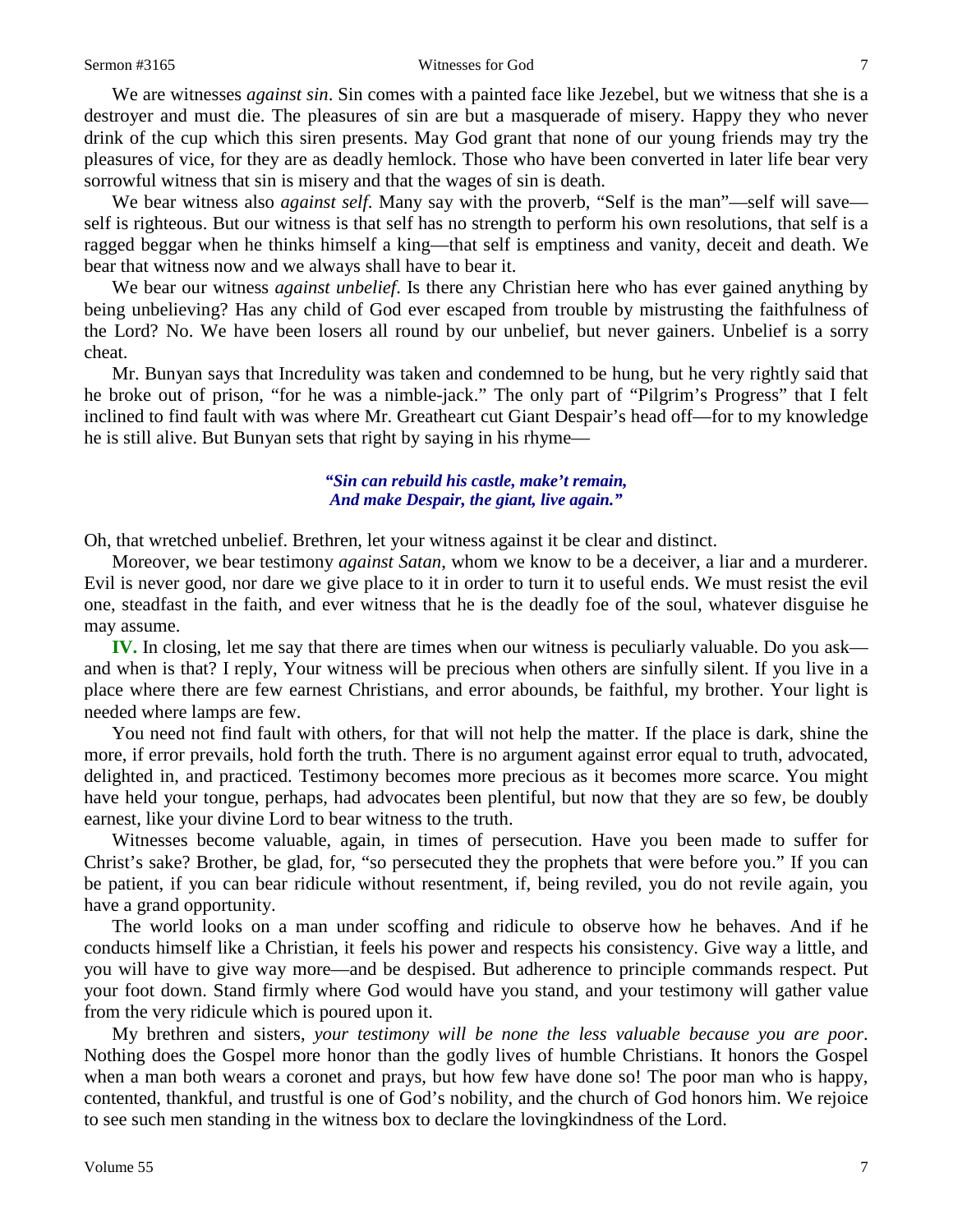Testimony becomes all the weightier as we grow older. People pay more attention to the words of experienced men. It is natural and right that they should do so. As years creep upon us, we ought to be all the more earnest that our testimony for God should be clear, solid, and frequent. An aged Christian who has little or nothing to say for his Master is a sad drawback to young beginners.

I very greatly deprecate the example of some who have long been professors, but who still remain babes in Christ, if they be in Christ at all. It is a great pity to see the head white with the sunlight of heaven, and yet so little of heaven in the daily conversation. Rise up, you grave and reverend sires, and declare the faithfulness of our God.

Very choice, too, are the testimonies of the sick. It is a great trial when those whom we love are continually suffering, we wish we could bear their pains awhile and give them respite, yet no greater blessing can come to a man's house than an afflicted child of God. The tried ones go so deep, they speak so sincerely and so touchingly. There is no nonsense about their religion. Racking pain very soon drives away illusions, and pretences and shams do not stand before the solemn reality of continued sickness.

Witnesses in the furnace of affliction are powerful indeed. We hear no songs in the night till breasts are pierced with the thorn. If there were not some who, like the Arab divers, plunge deep into the depths of sorrow, we should have fewer pearls, but there are such and their testimonies are precious. When your turn and mine comes to go upstairs awhile, and preach from our beds, God grant that we may deliver gracious sermons.

Lastly, *there is something peculiarly valuable about the testimony of the dying saint*. The Lord might well say to these, "Ye are my witnesses." Some of us remember testimonies that we were privileged to gather up from dying men's lips and they have been great strengtheners to our faith. I remember a brother who used to walk out to preach in the villages, a man of very little talent, but with a great heart.

I hardly know any word of witness more powerful than the utterances of his last hours. He was blinded by disease, and when he heard a friend's voice he addressed him thus—

> *"And when ye see my eyestrings break, How sweet my minutes roll! A mortal paleness on my cheek, But glory in my soul."*

His tones of joy added deep solemnity to his words.

Oh, those sweet testimonies of the dying, how we store them up! Children talk of Jesus in their last hours as wisely as old men. Mothers and fathers leave witnesses behind them precious as gems. But I refrain—you and I will go soon—may divine grace enable us to expire with a glad witness on our tongues.

Alas, I recollect as I finish that some of you are not witnesses for God, for you know nothing about Him. Remember, if you are not witnesses for God, you will be prisoners at His bar, and you must either occupy the witness box for God, or else take the prisoner's place—to be tried and found guilty.

Oh, sinners, I wish you would try our God, whose witnesses we are. If we had found Him untrue, we would tell you. If we had found that Christ could not save, we would tell you. If we had found that God could not pardon, we would tell you. If religion made us miserable, we would tell you, or you would find it out. If God could not be trusted in providence and did not hear prayer, we would tell you, for we hope we would not maintain a lie.

But we have no such disclosures to make. We bear our willing testimony for God. Remember, it is written, "Him that cometh to me, I will in nowise cast out." Go and test the veracity of that promise, and God bless you, for Jesus' sake. Amen.

### **EXPOSITION BY C. H. SPURGEON**